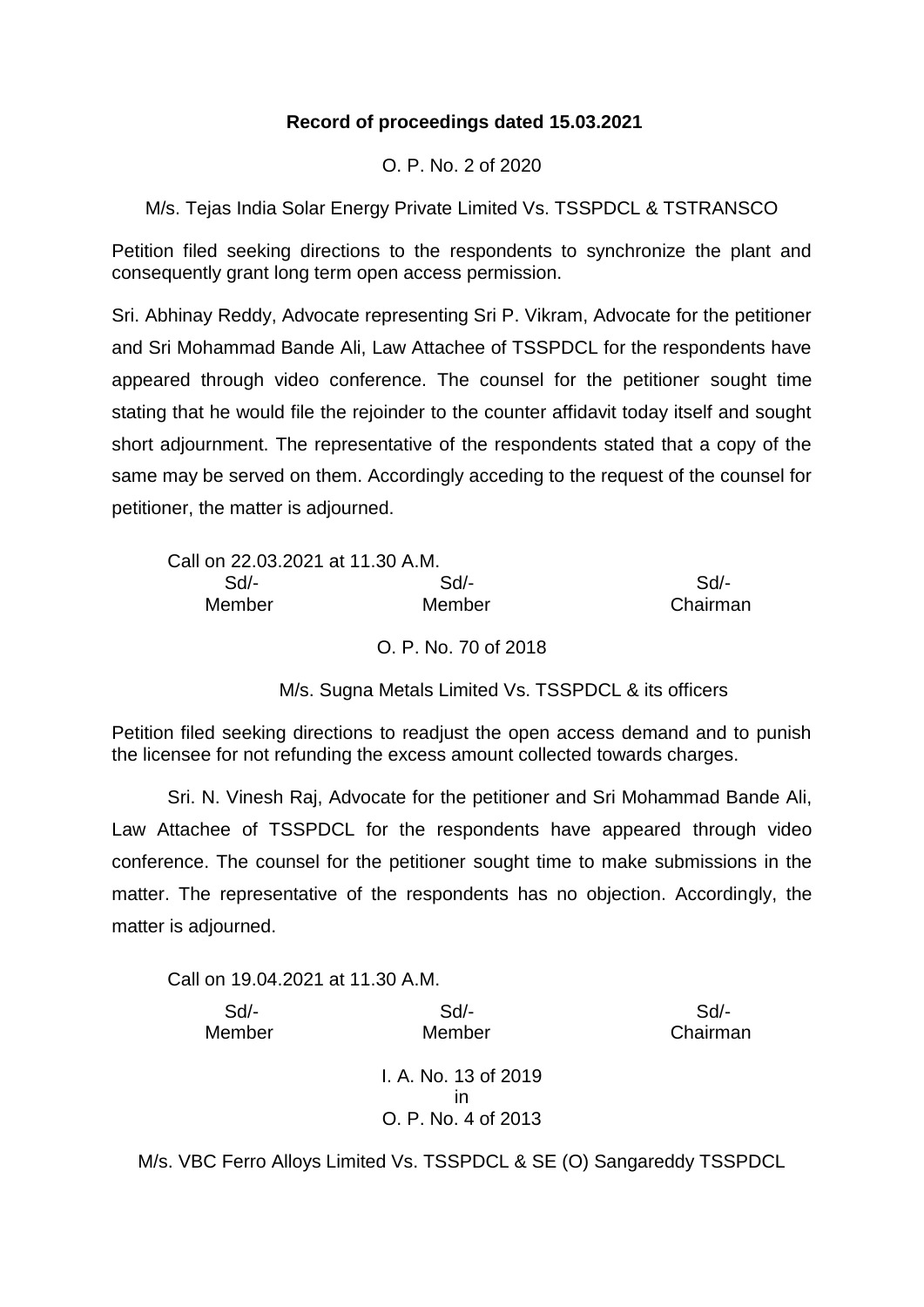Application filed seeking revisiting the conditions stipulated in the retail supply tariff order for FY 2013-14 for category of HT-I (b) consumers.

Sri Challa Gunaranjan, Advocate for the applicant and Sri Mohammad Bande Ali, Law Attachee for respondents have appeared through video conference. The counsel for the applicant stated that he needs further time to file rejoinder in the matter for a period of two weeks. The representative of the respondents required them to serve a copy of the same as and when it is filed. Accordingly, the matter is adjourned.

| Call on 29.04.2021 at 11.30 A.M. |          |
|----------------------------------|----------|
| Sd                               | Sd       |
| Member                           | Chairman |
| I. A. No. 14 of 2019             |          |
| ın                               |          |
| O. P. No. 4 of 2012              |          |
|                                  |          |

M/s. VBC Ferro Alloys Limited Vs. TSSPDCL & SE (O) Sangareddy TSSPDCL

Application filed seeking revisiting the conditions stipulated in the retail supply tariff order for FY 2012-13 for category of HT-I (b) consumers.

Sri Challa Gunaranjan, Advocate for the applicant and Sri Mohammad Bande Ali, Law Attachee for respondents have appeared through video conference. The counsel for the applicant stated that he needs further time to file rejoinder in the matter for a period of two weeks. The representative of the respondents required them to serve a copy of the same as and when it is filed. Accordingly, the matter is adjourned.

| Call on 29.04.2021 at 11.30 A.M. |                           |          |
|----------------------------------|---------------------------|----------|
| $Sd$ -                           | $Sd$ -                    | Sd       |
| Member                           | Member                    | Chairman |
|                                  | I. A. (SR) No. 28 of 2019 |          |
|                                  | ın                        |          |
|                                  | O. P. No. 21 of 2017      |          |
|                                  |                           |          |

M/s. VBC Ferro Alloys Limited Vs. TSSPDCL & SE (O) Sangareddy TSSPDCL

Application filed seeking revisiting the conditions stipulated in the retail supply tariff order for FY 2018-19 for category of HT-I (b) consumers.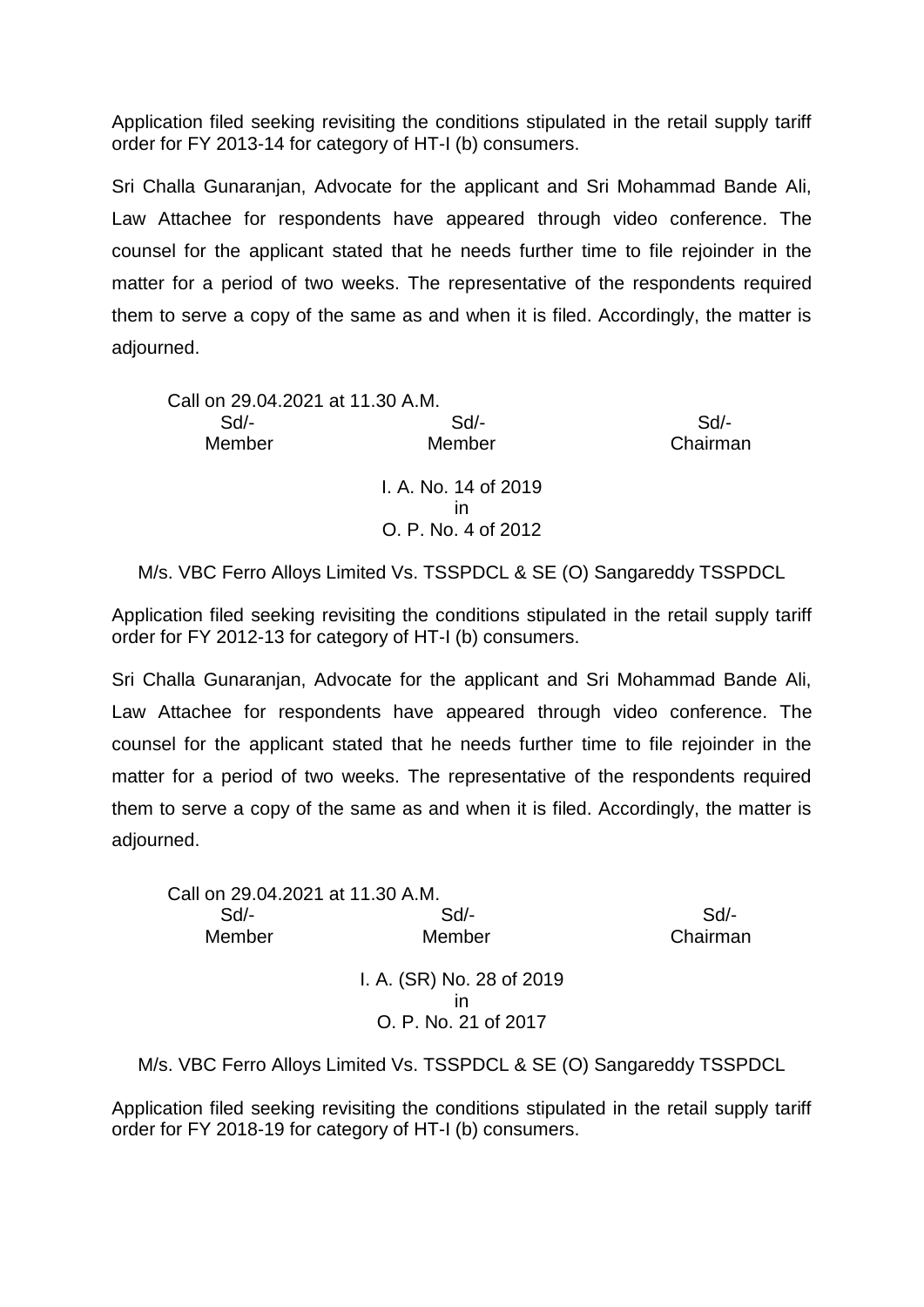Sri Challa Gunaranjan, Advocate for the applicant and Sri Mohammad Bande Ali, Law Attachee for respondents have appeared through video conference. The counsel for the applicant stated that he needs further time to file rejoinder in the matter for a period of two weeks. The representative of the respondents required them to serve a copy of the same as and when it is filed. Accordingly, the matter is adjourned.

| Call on 29.04.2021 at 11.30 A.M. |        |          |
|----------------------------------|--------|----------|
| Sd/-                             | $Sd$ - | Sd       |
| Member                           | Member | Chairman |

O. P. No. 3 of 2020

## M/s. Rithwik Power Projects Limited Vs. TSSPDCL, its CGM and Dy. Chief Controller of Accounts of TSPCC

Petition filed seeking declaration that the action of TSSPDCL in delay payment of bills as arbitrary and for payment of interest towards on such delayed payment bills.

Sri. Challa Gunaranjan, Advocate for the petitioner and Sri Mohammad Bande Ali, Law Attachee of TSSPDCL for the respondents have appeared through video conference. The counsel for the petitioner sought permission to withdraw the petition with a liberty to approach the Commission as and when found necessary. The representative of the respondents has no objection. Permission is accorded and the petition stands dismissed as withdrawn.

| Sd/-   | Sd/-   | Sd       |
|--------|--------|----------|
| Member | Member | Chairman |

## O. P. No. 26 of 2020

M/s. Arhyama Solar Power Private Limited Vs TSSPDCL, CGM (Revenue), SAO (Operation Circle), Sangareddy & SAO (Operation Circle), Medchal.

Petition filed seeking to punish the respondents No.1 to 4 for non-compliance of the order dated 17.07.2018 in O. P. No. 10 of 2017 passed by the Commission.

Sri. Challa Gunaranjan, Advocate for the petitioner and Sri. Mohammad Bande Ali, Law Attachee of TSSPDCL for respondents have appeared through video conference. The counsel for petitioner stated that the respondents have neither stated nor informed about the implementation of the order of the Commission. The representative of the respondents stated that they have filed writ petition before the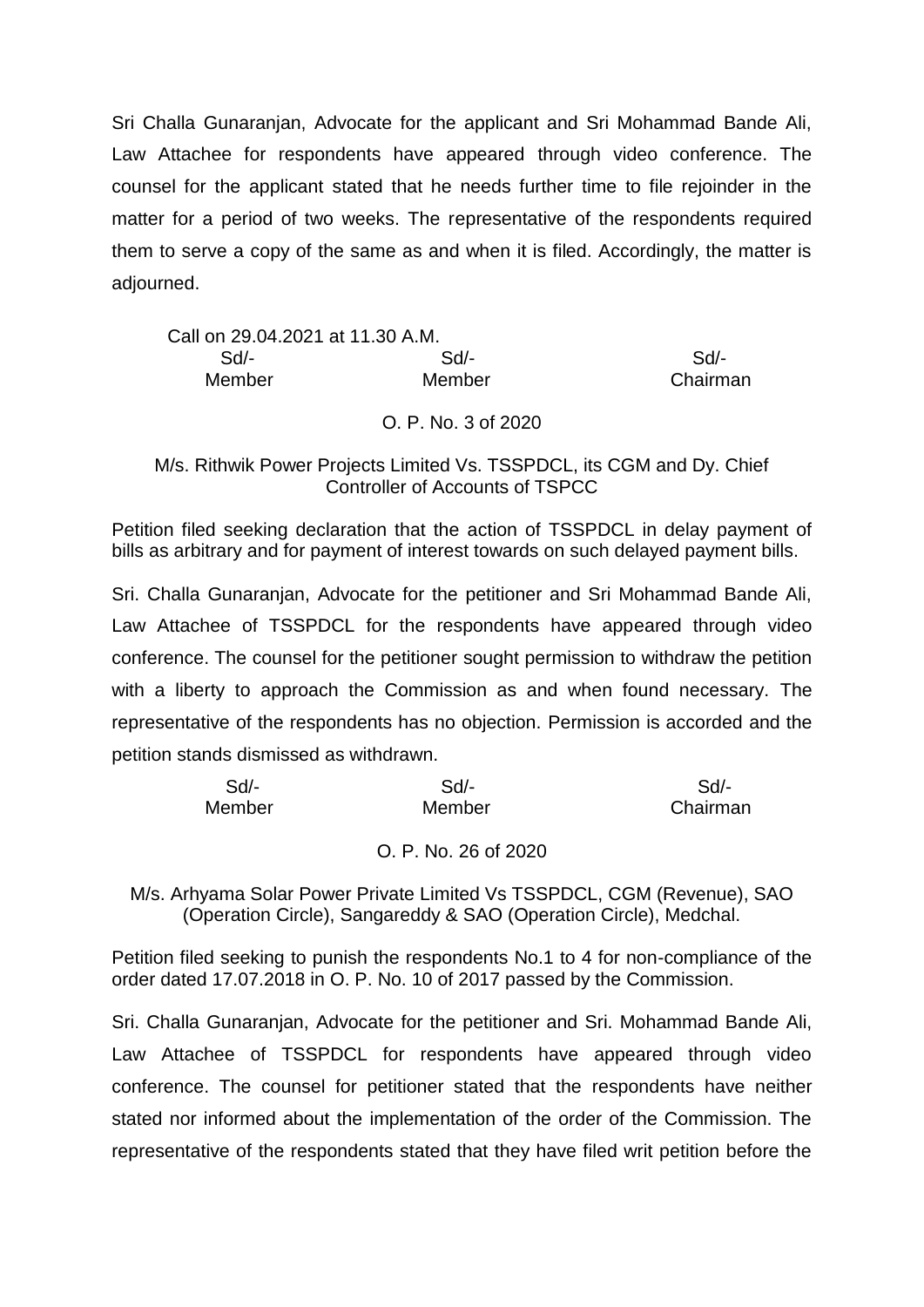Hon'ble High Court and it is likely to be listed during the course of this week. In view of the position stated by the respondents, the matter is adjourned.

Call on 29.04.2021 at 11.30 A.M. Sd/- Sd/- Sd/- Member Member Chairman R. P. (SR) No. 132 of 2018 in O. P. No. 36 of 2018

M/s. GEA BGR Energy System India Limited Vs. Spl. Chief Secretary, Energy Department, TSSPDCL & CGM (IPC & RAC) TSSPDCL

Review petition filed seeking review of the order dated 15.09.2018 passed in O. P. No. 36 of 2018.

Sri Challa Gunaranjan, Advocate for the review petitioner and Sri Mohammad Bande Ali, Law Attachee for respondents have appeared through video conference. The counsel for petitioner stated that the counter affidavit is yet to be filed. The representative of the respondents stated that the counter affidavit is already filed. The counsel for the petitioner sought adjournment of two weeks to file a rejoinder in the matter and also to make submission thereof. Accordingly, the matter is adjourned.

| Call on 19.04.2021 at 11.30 A.M. |          |
|----------------------------------|----------|
| Sd                               | Sd       |
| Member                           | Chairman |
|                                  |          |

O. P. No. 6 of 2020

M/s. Satec Envir Engineering (India) Private Limited Vs. TSSPDCL & Spl. Chief Secretary, Energy Department

Petition filed seeking extension of SCOD and granting time for completing the project.

Sri. P. Srinivasa Rao, Advocate for the petitioner and Sri Mohammad Bande Ali, Law Attachee of TSSPDCL for the respondents have appeared through video conference. The counsel for the petitioner stated that he needs time to file rejoinder in the matter as he has noted the date of filing rejoinder as 17.03.2021 instead of 07.03.2021. The representative of the respondents stated that the counter affidavit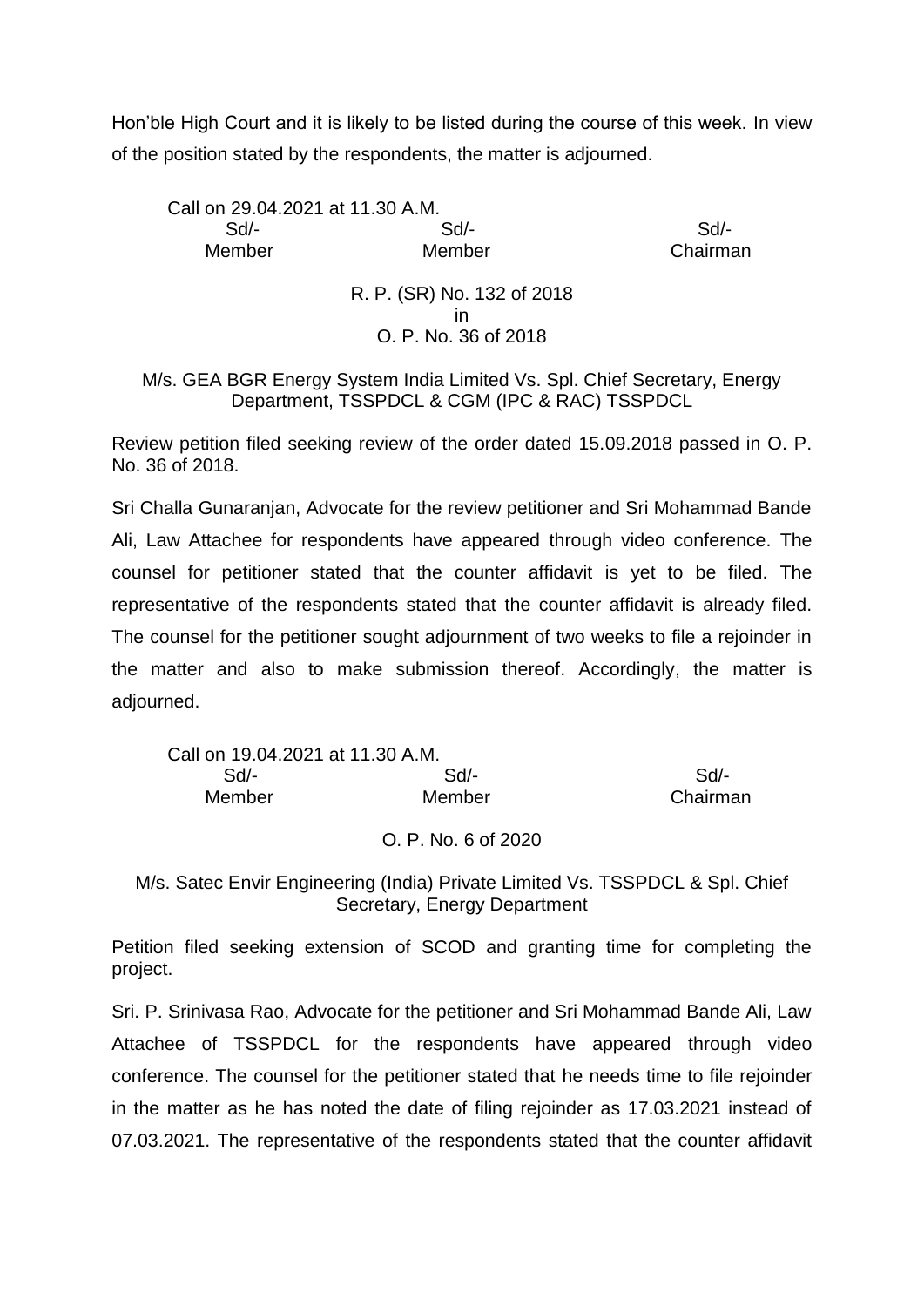had already been filed and he has no objection for granting time to file rejoinder by the petitioner. Accordingly, the matter is adjourned.

| Call on 22.03.2021 at 11.30 A.M. |        |          |
|----------------------------------|--------|----------|
| Sd/-                             | Sd/-   | Sd       |
| Member                           | Member | Chairman |
|                                  |        |          |

O. P. No. 72 of 2018

## M/s. Kallam Spinning Mills Limited Vs. TSDISCOMs

Petition filed seeking directions to the DISCOMs to procure power from its hydel project.

Sri P. Srinivasa Rao, Advocate for the petitioner and Sri Mohammad Bande Ali, Law Attachee for the respondents have appeared through video conference. The counsel for the petitioner stated about the details of the case and also read out the various communications made between the parties apart from referring to orders of the erstwhile APERC as also the orders of the Hon'ble ATE and Supreme Court. He stated that a specific rejoinder alongwith documents has been filed duly serving a copy of it on the representative of the respondents. However, the representative of the respondents did not confirm the receipt of the rejoinder alongwith the documents. Therefore, the petitioner is directed to make available a set of those documents to the respondents. The matter will be heard on the next date of hearing finally. Accordingly, the matter is adjourned.

| Call on 22.03.2021 at 11.30 A.M. |                           |          |
|----------------------------------|---------------------------|----------|
| $Sd$ -                           | Sd                        | Sd       |
| Member                           | Member                    | Chairman |
|                                  | R. P. (SR) No. 99 of 2018 |          |
|                                  |                           |          |
|                                  | O. P. No. 21 of 2017      |          |
|                                  | <b>TSSPDCL Vs. None</b>   |          |

Review petition filed seeking review of the cross subsidy surcharge and additional surcharge order dated 27.03.2018 passed in O. P. No. 22 of 2017.

Sri Mohammad Bande Ali, Law Attachee for the review petitioner has appeared through video conference. The representative of the petitioner explained in detail the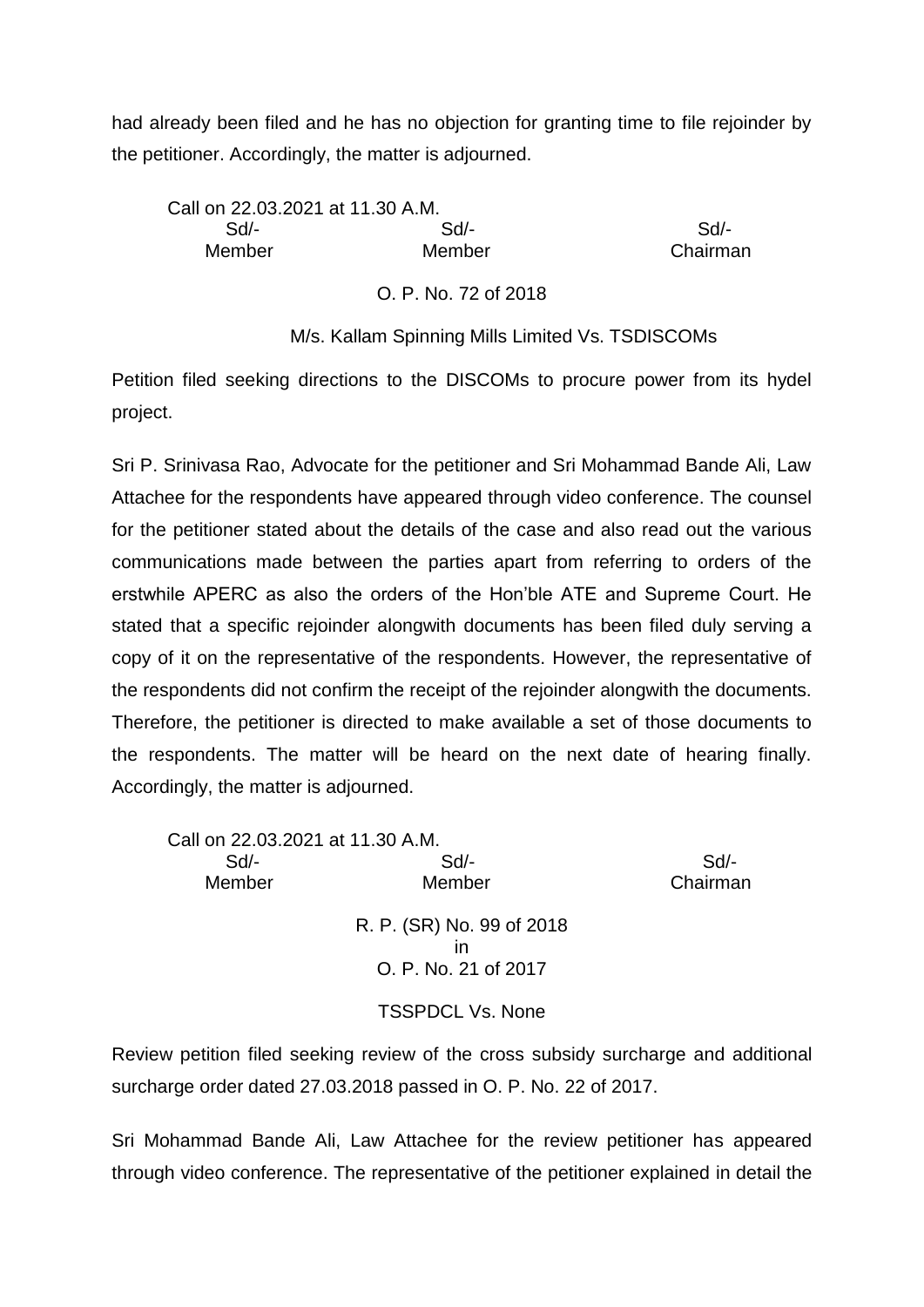issues that require review by the Commission duly stating the facts and figures in the matter. While reserving the matter, the Commission required the petitioner to file true up for distribution activity of the licensee immediately for consideration of these issues.

Sd/- Sd/- Sd/- Member Member Chairman O. P. No. 22 of 2020 & I. A. No. 3 of 2021

M/s. ACME Dayakara Solar Power Private Limited Vs. TSSPDCL

Petition filed Seeking direction that the payment of entry tax may be treated as change in law and for reimbursement of the amount.

I. A. filed seeking amendment in the prayer of the original petition.

Sri. Hemant Sahai, Senior Advocate for the petitioner and Sri. Mohammad Bande Ali, Law Attachee of TSSPDCL for respondent have appeared through video conference. The counsel for the petitioner stated that the petitioner has filed the present petition seeking reimbursement of the tax paid by it to the state government known as entry tax pursuant to the assessment orders passed by the concerned department of the state government by treating it as change in law and the carrying costs. In order to explain the issue, the counsel for petitioner referred to various provisions of the power purchase agreement, the request for selection document and the judgments applicable in the facts and circumstances of the case.

The counsel for petitioner relied extensively on the concept of commercial agreement by quoting several provisions in the PPA with regard to change of law, force majeure and liabilities on the part of the generator. He stated that change of law has not been extensively explained in the PPA except for stating a simple definition of what constitutes change of law. He sought to link it up with force majeure events as understood in the agreement. It is the case of the petitioner that any liability including any taxes either levied or imposed by the government or any authority subsequent to the signing of the agreement would constitute change of law and thereby it is entitled to reimbursement of such amount, which it has spent in complying with such demand / obligation casted on it.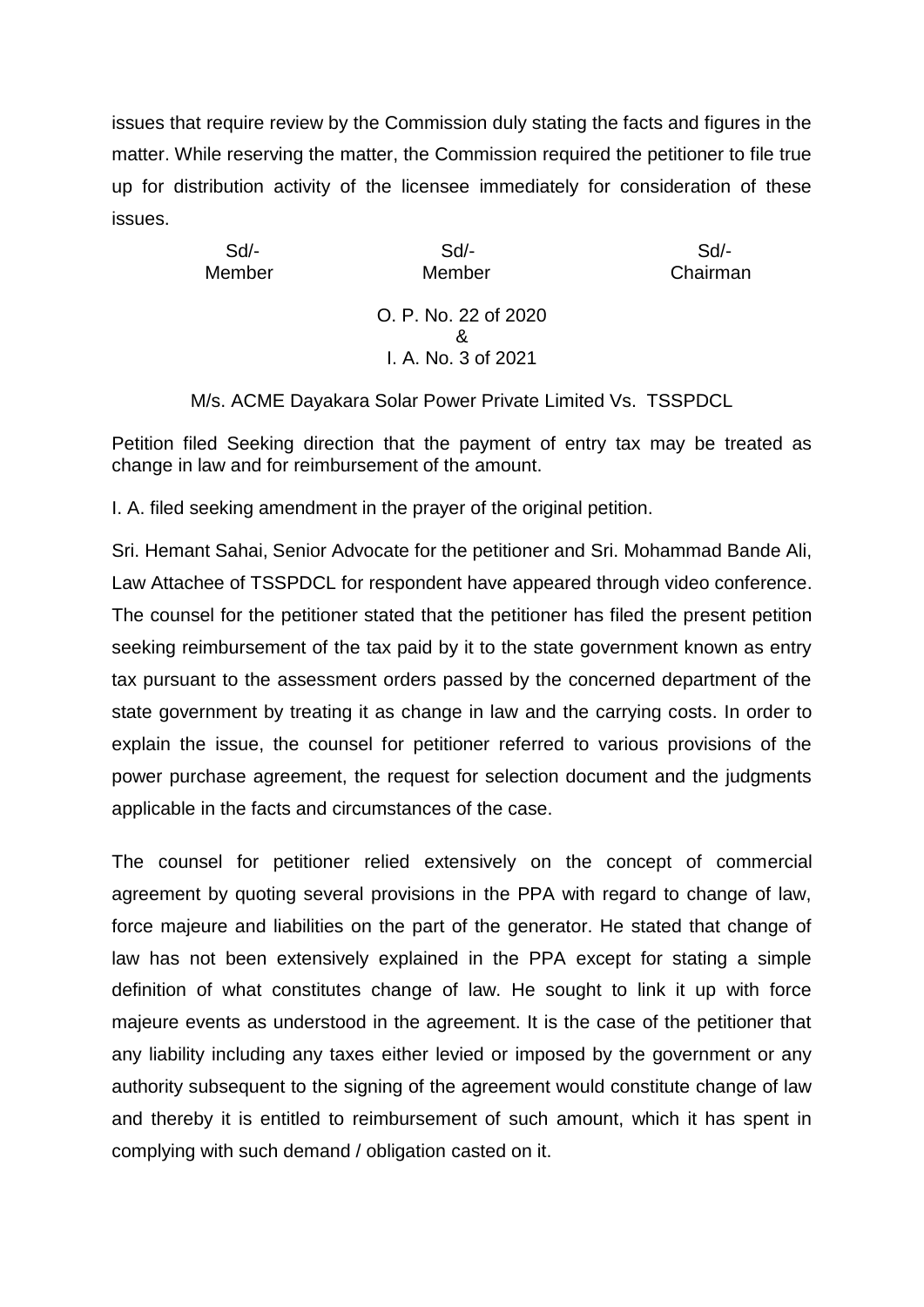The counsel for petitioner stated that the petitioner is concerned in this case with the imposition of entry tax as demanded by the government. He stated that the entry tax was introduced by the erstwhile combined state in the year 2001. Subsequently, it came to be challenged before the Hon'ble High Court of Andhra Pradesh as it then was. The Hon'ble High Court quashed the enactment holding it to be unconstitutional. The matter was carried in appeal to the Hon'ble Supreme Court by then government in the year 2008, however, no stay was obtained. The Hon'ble Supreme Court had set aside the order of the Hon'ble High Court in the year 2016 bringing back to life the enactment on entry tax. Consequent thereof, the concerned authorities initiated proceedings for recovery of the amount due from the petitioner and passed necessary assessment orders. Prior to the order of the Hon'ble Supreme Court, the state government exercising the powers under the A. P. Reorganisation Act, 2014 adopted the earlier enactments including the Entry Tax Act, 2001. Therefore, the concerned authorities communicated the assessment orders after passing of the order of the Hon'ble Supreme Court.

He stated that the petitioner had approached the Hon'ble High Court pursuant to the assessment orders and obtained interim orders of stay on the demand subject to payment of 25% of the amount claimed. This amount is liable to be reimbursed by the respondents by treating it as change in law. In order to support his case, he relied on the judgments of Hon'ble Supreme Court as also the Central Electricity Regulatory Commission (CERC). The emphasis drawn from the judgments is that the agreements entered by the parties have to be treated for their interpretation on two concepts, namely, business efficacy and common man understanding. It is also his case that the petitioner cannot be pushed to wall simply for the reason that the agreement does not contain any clauses relating to compensation for change in law. The counsel for the petitioner would endeavour to state that the petitioner is bound to pay the amount, but at the same time, any taxes or levies have to be reimbursed as provided in the RFS and agreement.

It is also stated that the principles as laid down by the Hon'ble Supreme Court as also the CERC have considered section 70 of the Indian Contract Act, 1872, which require that no activity undertaken or offered to be undertaken is treated as gratuitous. The petitioner herein had offered to establish a power project based on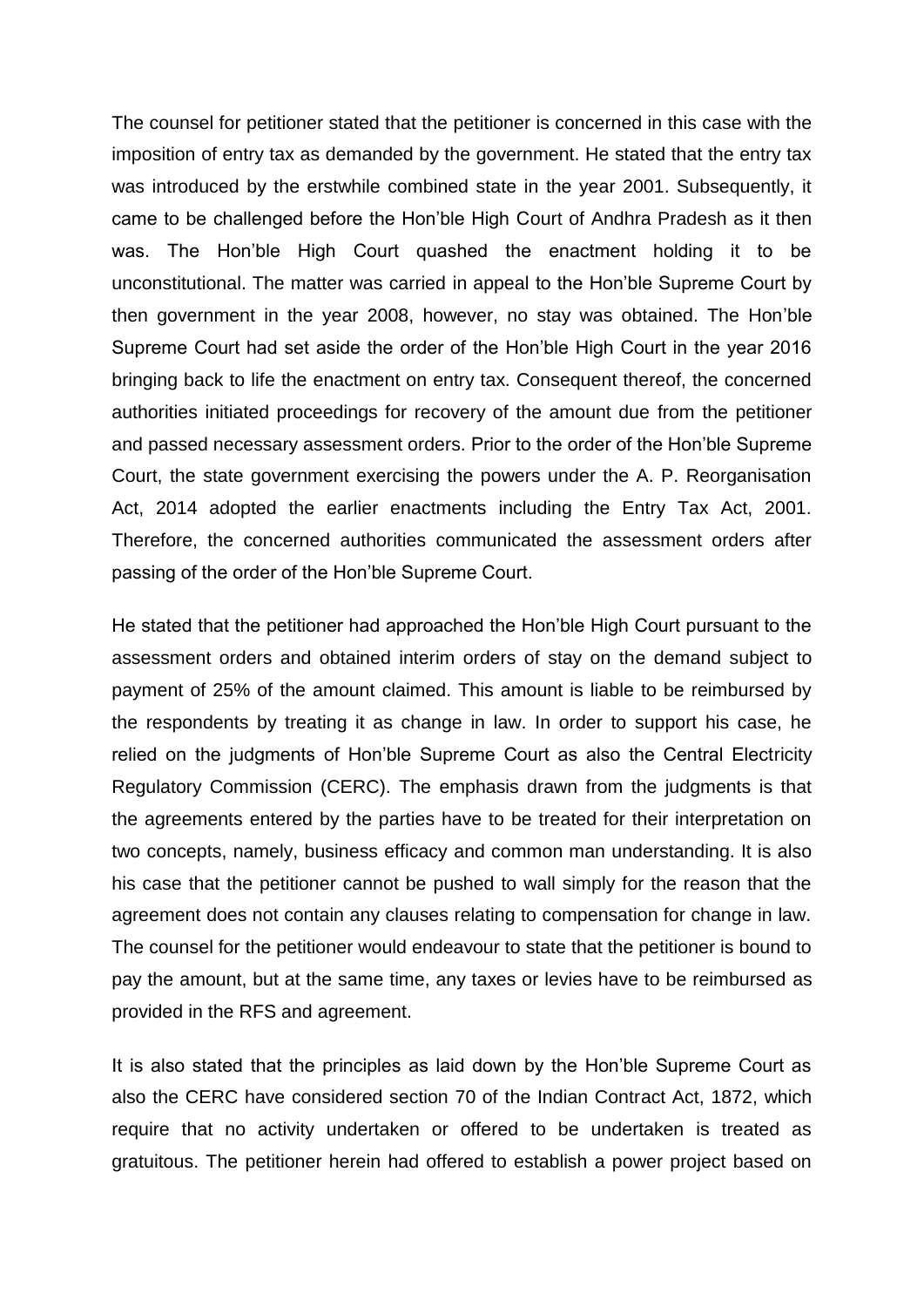the proposal sought by the respondents and is undertaking supply of energy to the respondents pursuant to the award of contract through bidding route. It cannot sell the project being electricity to anybody else except the respondents as it is not a product that can be sold like any other product in the market it being bound by an agreement and is a producer of electricity. Having committed to be a supplier of power for the agreement period, it cannot be put to loss on account of any liabilities including tax that has been occasioned during the period of agreement, in this case the entry tax.

The counsel for petitioner stated that the tariff in the case of the petitioner is inclusive of the capital investment made and the return on equity derived thereof apart from servicing the loans that are obtained for establishing the project. The petitioner has to incur all the expenditure within the tariff quoted by it while bidding the project. Any additional burden in the form of taxes or levies has to be invariably passed on to the procurer of power, who may or may not recover from their consumers. This happens so, because the product is not being sold in the open market where the petitioner could change the tariff and recover all the costs and liabilities as is done in respect of other products.

The levy of entry tax is a subsisting liability as on the date of RFS issued by the respondents, except that it was subjudice before the Hon'ble Supreme Court pursuant to appeal by the government. The petitioner could not have factored in the levy that may happen or may not happen as it was dependant on the decision of the Hon'ble Supreme Court. If the Entry Tax Act were to be set aside, there would not be any liability and if the same is upheld, the said liability would arise. Also it is to be stated that the assessment orders have been challenged before the Hon'ble High Court, which may result in two possibilities being either the assessment order is set aside completely or the writ petition is rejected. The consequences of the same would be either the respondents would become liable if the petitioner fails to get the assessment orders set aside or there would not be any claim, if the petitioner succeeds in the writ petition. Corollary to this aspect is the cost that is incurred by the petitioner in complying with the directions of the Hon'ble High Court as also the levy of tax when the said amount towards payment of 25% of the assessed amount of entry tax. In complying with the said directions, the petitioner had to obtain funding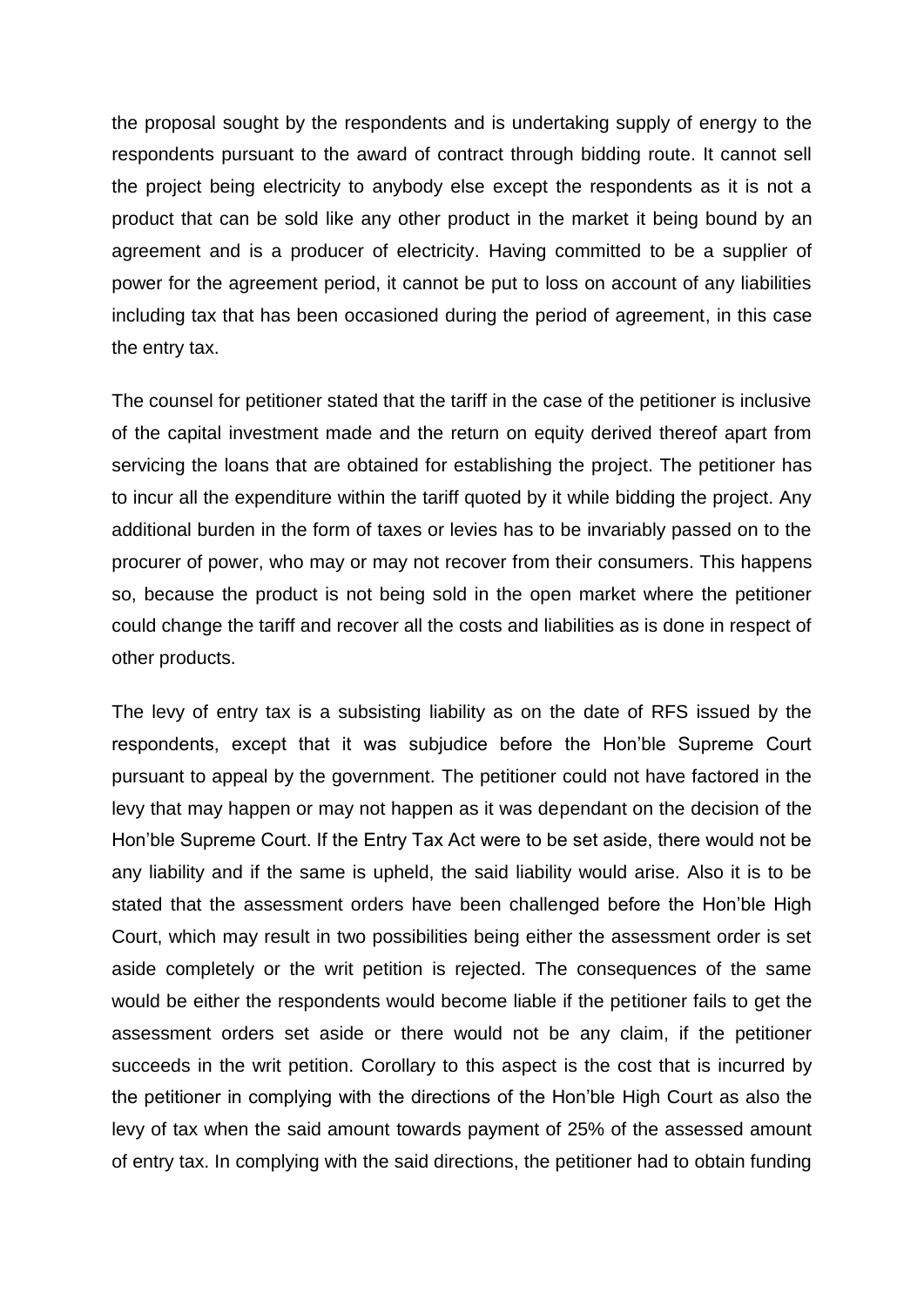from promoters and other sources, which would entail carrying cost of either interest or return of capital employed as the case may be. Since the respondents are liable to pay the additional cost incurred by the petitioner, they are also liable to pay the additional cost incurred thereof for the present. Ultimately, the liability of the petitioner would be pressurized only when the proceedings before the Hon'ble High Court are concluded either way.

The counsel for petitioner would plead that this liability for the present is required to be made good by the respondents and such liability in any case be available for adjustment depending on the result of the proceedings before the tax authorities as also the Hon'ble High Court.

The representative of the respondents stated that the matter involves a simple issue of liability of entry tax payable by the petitioner, which the respondents are not liable to pay in terms of the agreement between the parties. It is his endeavour to state that the clauses in the agreement are specific and clear that the taxes and duties are to be borne by the petitioner itself and nothing is payable by the respondents. The respondents are not liable to pay the tax or reimburse it for the reason that as on the date of notifying the RFS, the said tax was not in vogue and any subsequent levy would be contrary to the terms of the PPA as the PPA would clearly state that the tariff is inclusive of all taxes and duties, which was condition in the RFS document, also based on which the petitioner has bid for the project. Having clearly understood the position of tariff and having signed the agreement, which obligates the petitioner to pay all the taxes and duties, it cannot now turn round and allege that there is change in law only because a tax which was nonest in law had become liable subsequently due to operation of law as laid down by the Hon'ble Supreme Court. The representative of respondents would urge upon that the Entry Tax Act cannot be invoked against the respondents by the petitioner as it is a new law, which has come into effect subsequent to the signing of the PPA. Thus, the respondents are not liable to pay nor are required to accede to the demand made by the petitioner. Therefore, the petition is liable to be dismissed as there is no involvement of change in law.

The counsel for petitioner drew attention to the policy of the Government of India with regard to change in law, which has been held to be a law by the Hon'ble Supreme Court. It is his case that the present claim of giving effect to the change in